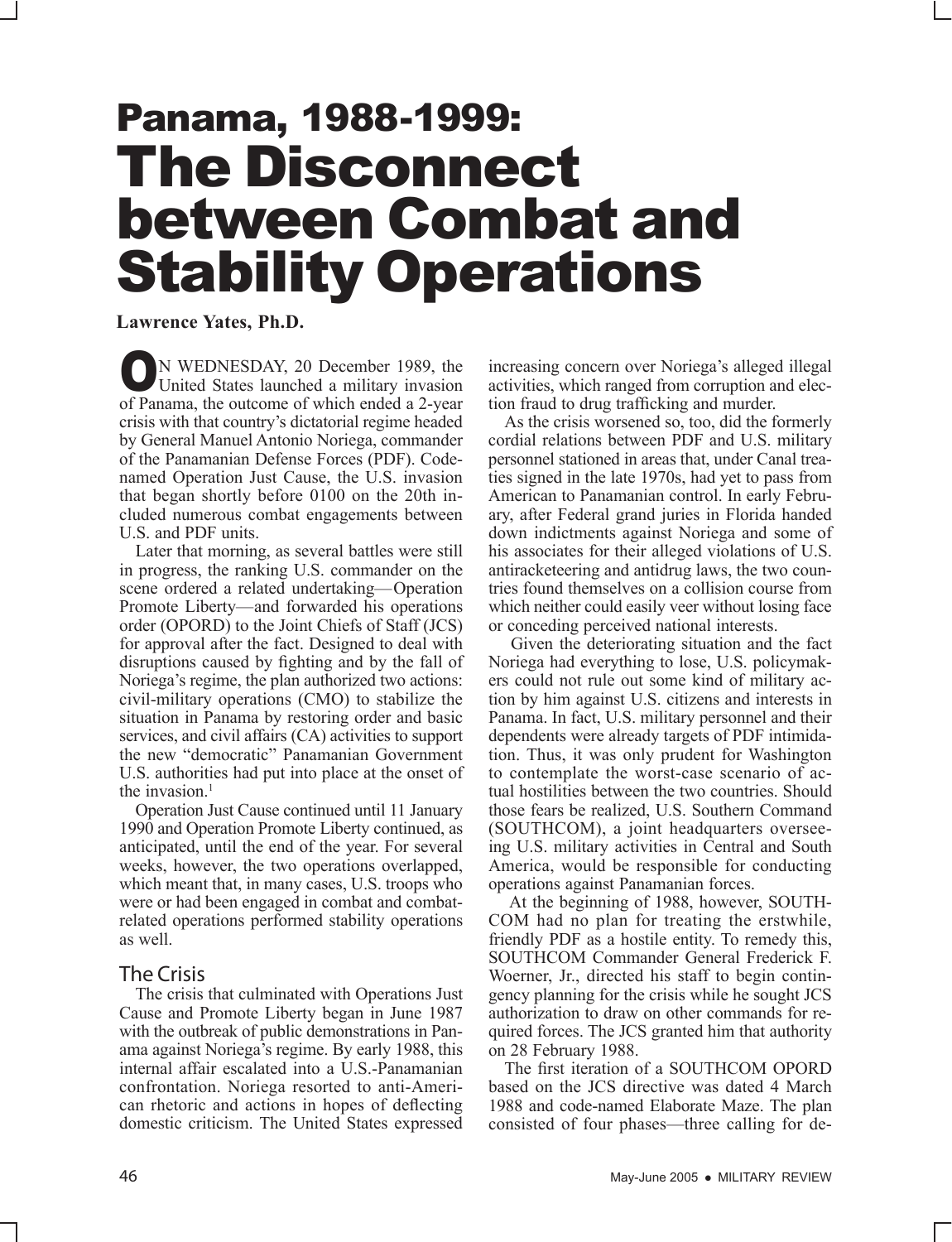fensive operations and one for offensive military action—that could be executed in response to a variety of possible PDF provocations. The phases did not have to be executed independently or in sequence and, once executed, different phases could overlap. If, however, U.S. forces engaged in the fourth, or combat phase, the plan made clear the Noriega dictatorship would be a casualty of the operation—a "regime change" in today's parlance.

Bringing down the government did not mean destroying all institutions under it, however. For example, while the PDF would be bloodied in fighting and decapitated in terms of its top leadership, the organization would be preserved to be reformed and rebuilt so that, minus Noriega and his inner circle, it could contribute to the country's security and stability under a new, U.S.-supported government. What was missing from OPORD Elaborate Maze was any plan for restoring order and services to postwar Panama and for providing support to the new government until it was able to discharge its duties effectively.

Surprised by the omission, SOUTHCOM civil affairs officers asked for and received permission to draft a fifth CMO phase.<sup>2</sup> Their postinvasion prognosis envisaged a Panama in which normal government functions had deteriorated; various public and private services had been disrupted; and the PDF had been decapitated and stripped of its combat capabilities. Under such conditions, neither civilian demonstrations nor looting, vigilantism, or an upswing in ordinary criminal activity could be ruled out. Isolated pockets of resistance might also spring up, and terrorists might employ sabotage or guerrilla tactics against vulnerable targets, such as U.S. citizens and facilities or the new, post-Noriega government. Faced with these prospects, SOUTHCOM would have to stabilize the situation and restore law and order until the new Panamanian government could function on its own.

Drawing on American experience at the end of World War II, CA planners anticipated that SOUTHCOM's commander would assume full political-military responsibility for U.S. interests in Panama once combat began and would preside over a military government for about 30 days. During that time, the commander would gradually hand over various governmental functions to the U.S. Embassy or to the new Panamanian government.

Referred to by some as an afterthought to the original Elaborate Maze OPORD, a characterization Woerner denied, various CMO and CA activities postulated in the expanded OPORD were intended to be integrated, as warranted, with combat operations. In reality, the two phases became increasingly separated in the planning process. To begin with, in April 1988, the JCS directed Woerner to simplify Elaborate Maze by breaking it down into separate OPORDs.

The first three phases of OPORD Elaborate Maze, calling for defensive operations and, at some point, a buildup of U.S. forces in Panama, became OPORD Elder Statesman (later changed to OPORD Post Time). The invasion/combat phase became OPORD Blue Spoon, and the CMO/CA phase became OPORD Krystal Ball, later changed to OPORD Blind Logic. Although it was not derived from OPORD Elaborate Maze, a related plan, OPORD Klondike Key, was used to evacuate U.S. citizens from Panama.

Collectively known as the Prayer Book, each of these OPORDs received its own special attention, often with little more than passing reference to the others, particularly for OPORDs Blue Spoon and Blind Logic. SOUTHCOM's Joint Staff, Operations (SCJ3), Plans Division conducted planning for OPORD Blue Spoon, and the Joint Staff, Civil Affairs (J5), Policy and Strategy Division, conducted planning for OPORD Blind Logic.3

Operational security (OPSEC) dictated that, once separated, the two OPORDs be compartmentalized, with access to them granted only to people having a need to know, which meant only a few high-level SOUTHCOM officers were aware of the contents of both plans or understood the way the two were meant to interact in the event of hostilities. Teams of CA Army reservists who rotated in and out of Panama to help SCJ5 personnel draft OPORD Blind Logic did not have access to the Blue Spoon OPORD. Furthermore, confining each OPORD to military channels, a condition of OPSEC, precluded input from various U.S. Government civilian organizations whose employees were experts in planning and performing many of the nonmilitary activities OPORD Blind Logic enumerated. This division of labor during the planning process was reflected in supporting OPORDs.

Joint Task Force (JTF) Panama, a headquarters activated by Woerner in April 1988 and located just a few miles from SOUTHCOM at Fort Clayton, Panama, fleshed out the details for conventional combat operations in OPORD Blue Spoon, while Woerner relied on the visiting reservists to work on the supporting civil-military operations task force (CMOTF) plan for OPORD Blind Logic.4 Again, OPSEC prevented any meaningful coordination between the JTF and the reservists.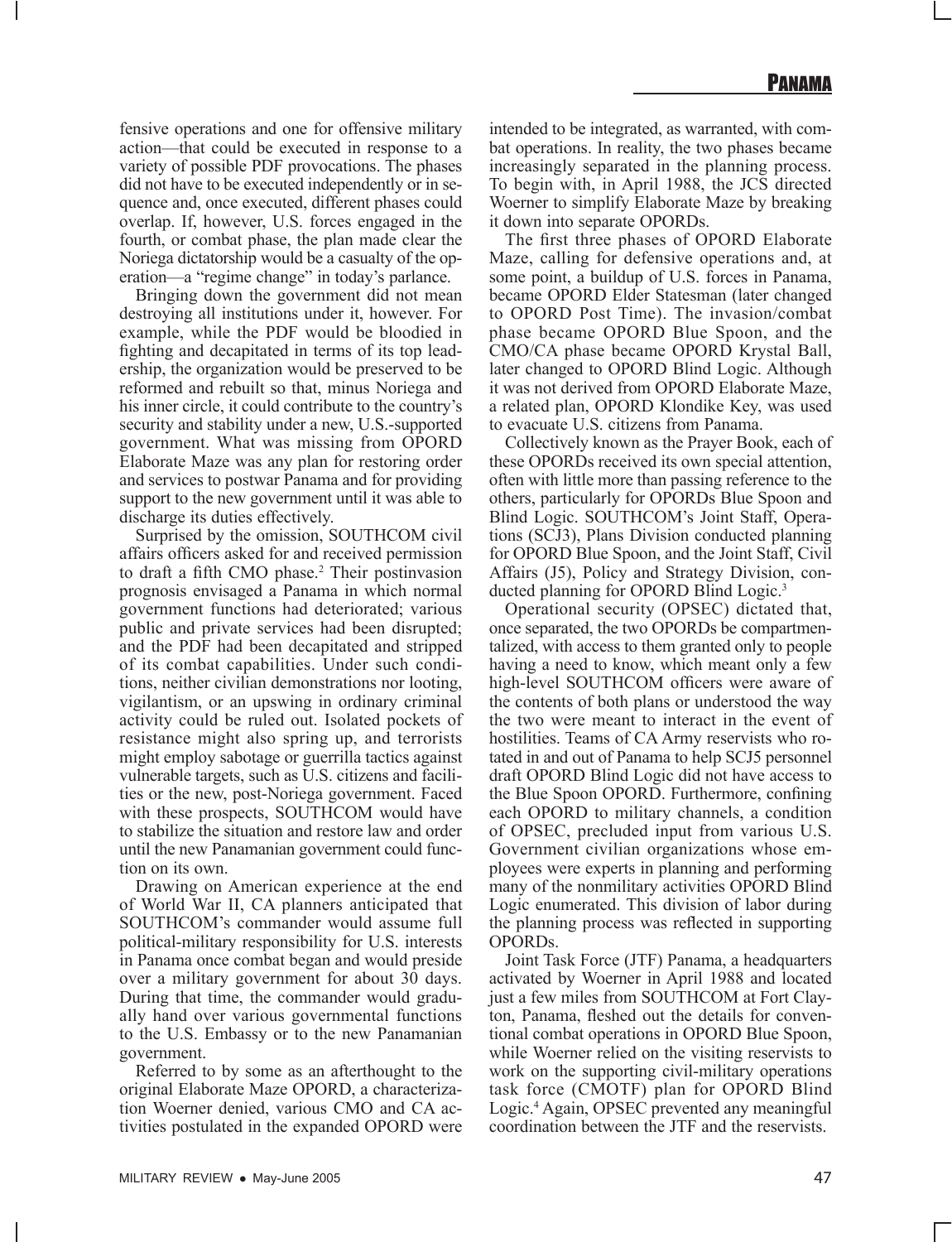In writing the supporting plan for OPORD Blue Spoon, JTF Panama had to consider at least two contingencies. One posited a no-notice attack by the PDF that would require U.S. forces in Panama to hold the line until reinforcements from the United States arrived. In the second, and preferred, contingency, the United States would determine the time and course of events. In that scenario, a buildup of U.S. troops in Panama under OPORD Post Time would precede the execution of combat operations.

Believing a U.S. invasion of Panama would hurt America's image and interests throughout Latin America, Woerner hoped the buildup itself would resolve the crisis by pressuring PDF officers to remove Noriega rather than risking an invasion of their country and the destruction of their organization. If, however, the psychological effect of the buildup failed to produce "a Panamanian solution" to the crisis, forces would most likely execute OPORD Blue Spoon.<sup>5</sup> In that event, forces arrayed under JTF Panama would include a Civil Affairs Forces (CAF) element.<sup>6</sup> Before hostilities began, CAF liaison officers would attach themselves to forward tactical units, and once combat operations began, the CAF would conduct simultaneous civilmilitary operations, with emphasis on managing civilians displaced by the fighting.

Thus, even though there had been little or no formal coordination between officers planning the supporting OPORDs for Blue Spoon and Blind Logic, there was at least recognition in mid-1988 that tactical units under JTF Panama would encounter immediate CMO-related issues and would need some capability for responding to them. Many more details regarding the interaction of the two plans needed to be worked out, but planners had made a promising start. Events would conspire, however, to reverse much of that progress.

Joint Task Force Panama was built around U.S. Army South (USARSO), SOUTHCOM's Army component. Several officers on Woerner's staff, as well as in the Pentagon and elsewhere, doubted USARSO had the resources necessary for effective contingency planning or for being a warfighting headquarters should Blue Spoon be executed. Consequently, in late 1988 the Pentagon decided to make the XVIII Airborne Corps (an organization specializing in contingency operations) the executive agent for planning OPORD Blue Spoon conventional operations and the warfighting headquarters for the plan's execution.

Woerner welcomed the planning realignment, which USARSO deeply resented, but was skeptical of having the XVIII Airborne Corps as his warfighting JTF. For one thing, the XVIII Airborne Corps was headquartered at Fort Bragg, North Carolina, and unlike the U.S. military commands, units, and personnel located in Panama, it had not been exposed daily to the complexities and nuances of the crisis. It was also unaccustomed to the in-country environment in which most of the indigenous population was friendly—or at least not hostile—to the United States. An invasion conducted in a traditional way might be a heavyhanded venture that, while resolving the problem of Noriega, would leave many undesirable consequences in its aftermath. Woerner thus refused to give the XVIII Airborne Corps commander anything but a vague notion of when the Corps might be brought to Panama to execute Blue Spoon in the event of an invasion.

The decision that formally introduced the XVIII Airborne Corps into the planning process occurred during a relative lull in the crisis that lasted until May 1989. Then, in the wake of the violence that followed the Panamanian presidential election on 7 May 1989, U.S. President George H.W. Bush sent additional U.S. forces into Panama in what was code-named Operation Nimrod Dancer. The deploying units included a brigade headquarters from the 7th Infantry Division (Light) (ID[L]), a battalion from that division, a battalion from the 5th Mechanized Division, and a company of U.S. Marines. Considered a partial execution of OPORD Post Time, the buildup enabled U.S. forces in Panama to assert U.S. treaty rights in the country while increasing psychological pressure on the PDF to remove Noriega. But, Operation Nimrod Dancer was not meant to be a prelude to combat operations, so units designated to serve in the Blue Spoon CAF did not deploy.

Besides the troop buildup, Operation Nimrod Dancer also witnessed the arrival in Panama of a three-man team of XVIII Airborne Corps planners. SOUTHCOM officers working on Blind Logic took advantage of the visit to engage in some much needed coordination. Among other things, the CA officers in SCJ5 wanted to be sure the XVIII Airborne Corps was giving adequate attention to OPORD Blue Spoon's CMO mission.

So the process of restoring law and order and government services could get under way during and immediately following combat operations, XVIII Airborne Corps planners needed to coordinate and arrange for the timely arrival of CMO support forces, such as military police (MP), engineers, medics, CA units, and reserve personnel, and to determine the point at which control of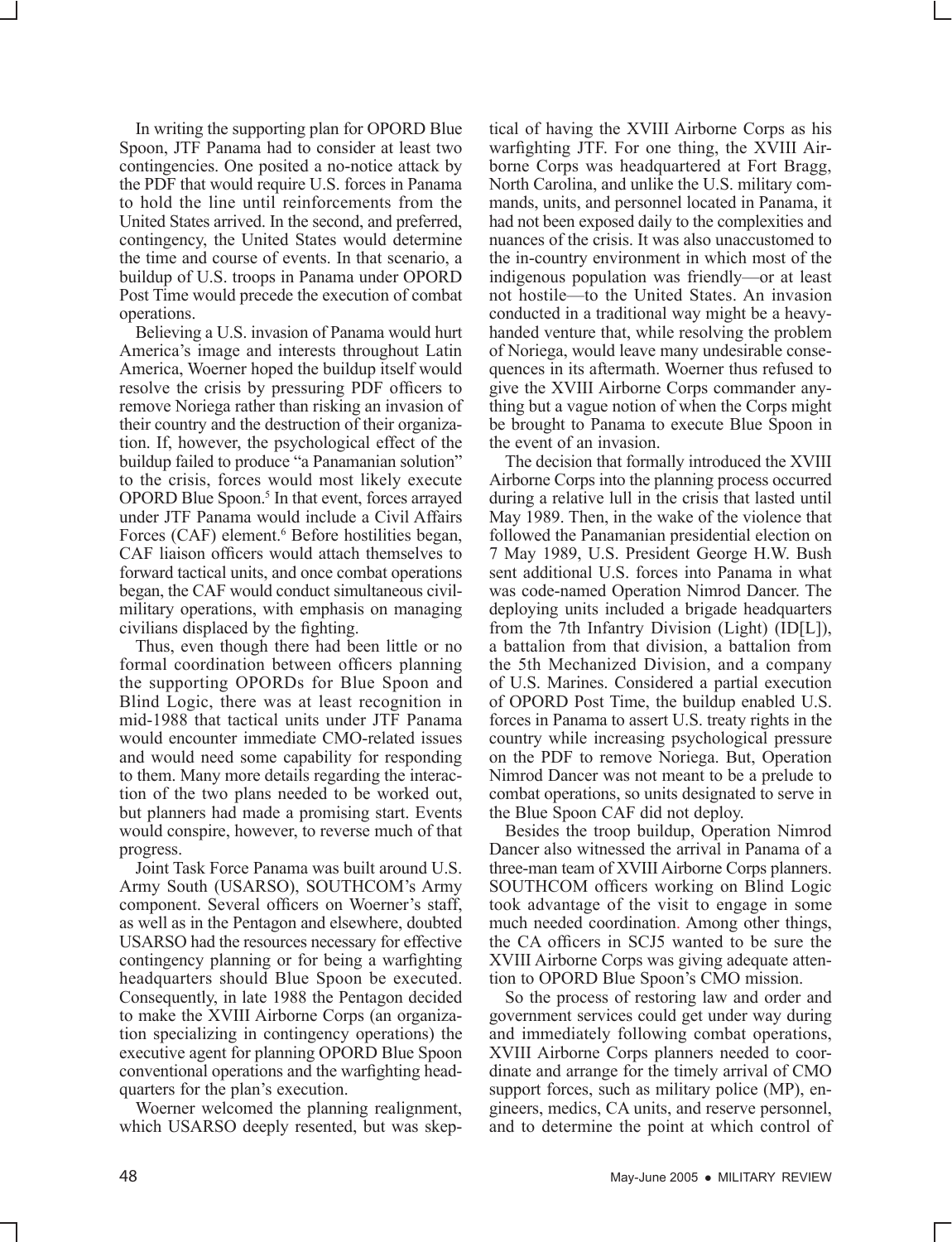these forces would be chopped from a JTF operated by the XVIII Airborne Corps to the CMOTF commanded by SOUTHCOM's J5 director.

SCJ5 and XVIII Airborne Corps planners discussed the implications of OPORD Blind Logic for Blue Spoon and reached some tentative agreements, which SOUTHCOM believed would inform the planning efforts back at Fort Bragg. The XVIII Airborne Corps headquarters, however, did not regard these agreements as formal taskings and continued to focus almost exclusively on OPORD Blue Spoon's combat mission. Unfortunately, the realization of this disconnect between the two planning shops did not come until much later, on the eve of Operation Just Cause. In the meantime, CA planners working on OPORD Blind Logic incorrectly believed the XVIII Airborne Corps fully grasped and was acting on the fact that, if it became the warfighting headquarters, "the law and order mission and emergency service restoration mission would belong to the JTF" manned by the XVIII Airborne Corps' commanding general and his staff.<sup>7</sup>

In the midst of all this activity, the Pentagon announced that Woerner would be stepping down as the SOUTHCOM commander, to be succeeded by General Maxwell Thurman. The change of command was scheduled for 30 September 1989. The news was greeted with some relief at Fort Bragg, where the XVIII Airborne Corps commander and the commander of the special operations forces, designated under Blue Spoon, had never been happy with Woerner's strategy. Even after Operation Nimrod Dancer, deployments still called for a gradual buildup of U.S. forces in Panama before the United States initiated combat operations.

Both commanders at Fort Bragg believed the gradual buildup sacrificed the principle of surprise and forfeited the tactical initiative to the enemy. They preferred, instead, a plan that would employ overwhelming force in simultaneous attacks against a variety of PDF targets. In early August, Thurman visited Fort Bragg, received a briefing on Blue Spoon that included the two commanders' reservations, and informed those present that, once he took command at SOUTHCOM, he would support a new plan that emphasized both mass and surprise.

XVIII Airborne Corps planners had a draft of such a plan ready by the time Thurman took over from Woerner. Events smiled on their efforts. Three days after the change-of-command ceremony, a number of disaffected PDF officers launched what turned out to be an abortive coup against Noriega, a fiasco in which many of the participants paid with their lives. In the bloody aftermath of the failure, it was unlikely another group of PDF officers would mount a similar attempt to oust Noriega. With a Panamanian solution to the crisis only a remote possibility, a U.S. invasion of Panama became all but inevitable.

Given this prognosis, Thurman asked the XVIII Airborne Corps to make some revisions to its new plan then sent it as Operation Plan (OPLAN) 90-2 (Blue Spoon) to the JCS for approval, which was given on 3 November 1989. OPORD 1-90, the updated SOUTHCOM version of Blue Spoon, had been revised to reflect, in general terms, the contents of the XVIII Airborne Corps' supporting plan (a reversal of standard procedure in which supporting plans are preceded by the general guidance contained in plans issued by higher headquarters).

In its mission statement, OPLAN 90-2 contained the words "prepare to restore law and order, and support the installation of a U.S.-recognized government in Panama." Furthermore, the rules of engagement included the following statement: "Conduct all operations to minimize collateral damage to nonmilitary personnel and facilities, and limit economic hardship to Panama."8 Yet, despite these references and allusions to stability operations, little in OPLAN 90-2 dealt with the necessary tasks involved. Rather, the focus was on combat operations, an emphasis Thurman supported. (Since taking over as SOUTHCOM commander, Thurman had not received a briefing on Blind Logic because of staff shortages and more pressing priorities in the SCJ5 shop.) In planning sessions at SOUTHCOM and Fort Bragg, little more than lip service was paid to the Blue Spoon CMO mission. The same was true of the mission to protect U.S. citizens in Panama. At a planning meeting in October, the XVIII Airborne Corps commander, Lieutenant General Carl Stiner, was quoted as saying, "Don't worry about the civilians till after Blue Spoon. We'll be busy neutralizing the PDF."9

The high priority that Thurman, Stiner, and others gave to combat operations made sense in terms of minimizing U.S. casualties and collateral damage. There was also the obvious to consider: unless the PDF were defeated, concerns about stability operations would become moot. Offsetting the lack of attention given the Blue Spoon CMO mission was the planners' assumption that the most serious fighting would be over in a matter of hours, after which tactical units would have plenty of time to transition from combat to stability operations.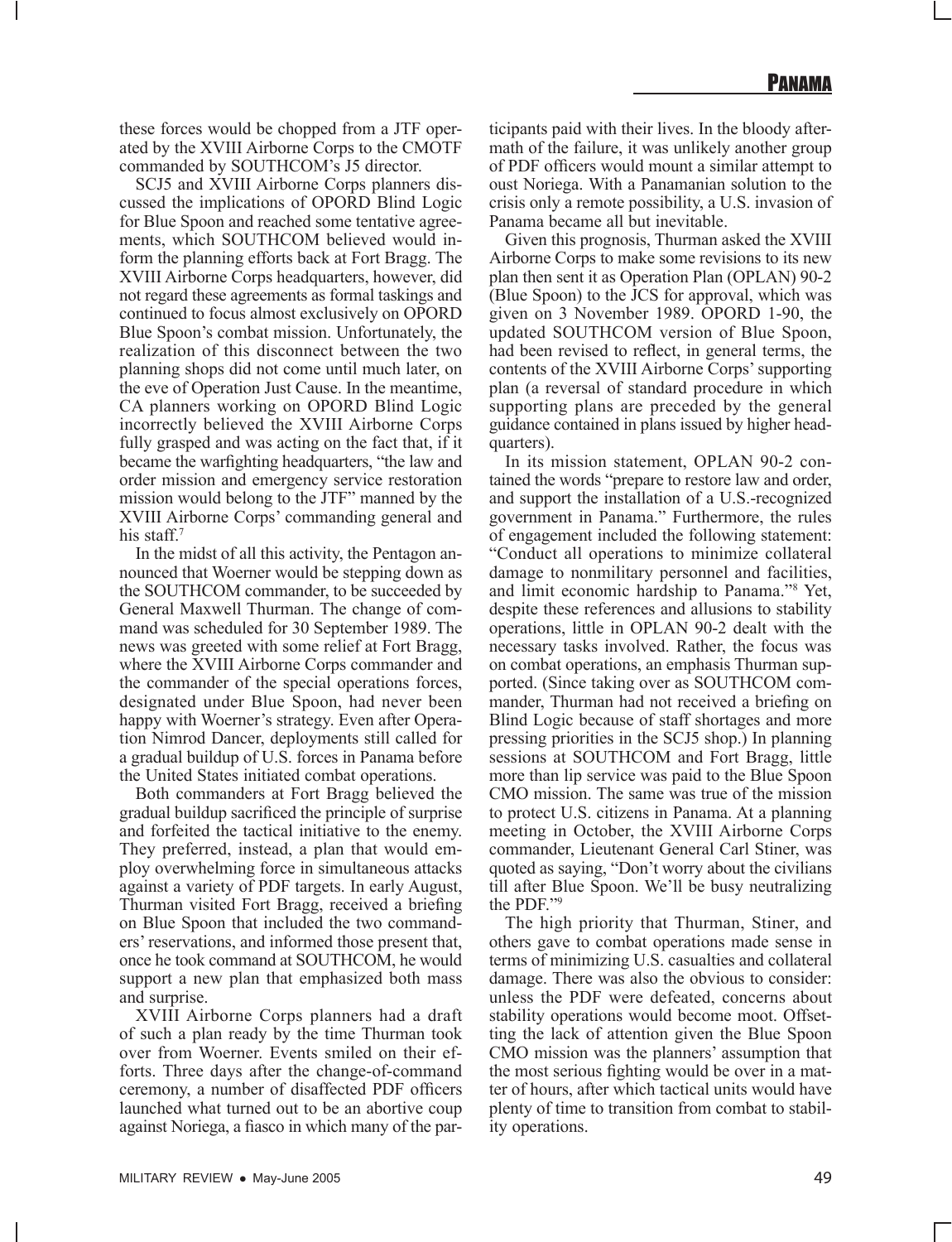If Operation Blind Logic planners at SCJ5 were not so sanguine, there was another group that was also worried about how the XVIII Airborne Corps would handle its stability mission. Under OPLAN 90-2, the 7th ID(L) at Fort Ord, California, was scheduled to arrive in Panama as a follow-on unit after most of the fighting was over, which meant, to planners at Fort Ord, that the division's three brigades (one of which was already in Panama as a result of the Operation Nimrod Dancer troop buildup) would be heavily involved in CMO. For that reason, a principal planner for the division's version of OPORD Blue Spoon contacted the XVIII Airborne Corps and suggested that the issue of CMO coordination needed to be put on the agenda for the next planning session in Panama scheduled for mid-December. The XVIII Airborne Corps readily agreed.<sup>10</sup>

The desired discussion, however, never took place. Two days before the session was to begin, guards at a PDF roadblock in Panama City shot and killed a U.S. Marine. The next day, 17 December 1989, Bush made the decision to execute OPORD Blue Spoon, renamed Operation Just Cause. Thus, the planning session in Panama turned into a war council, with the opportunity to do some last-minute tweaking of the combat plan. Thurman emphasized that U.S. citizens had to be protected, but the consensus was that this objective could best be achieved through the swift use of force against the PDF.

As Thurman, Stiner, and their staffs were going over OPORD Blue Spoon in detail, the SCJ5 was trying to update OPORD Blind Logic, which still contained the assumption that the SOUTHCOM commander would head a military government in Panama for a period of about a month. In fact, the Bush Administration had decided to replace the Noriega regime with members of the Panamanian opposition who had been elected to office in May, but whose victory had been annulled by Noriega in the election's violent aftermath. This new arrangement clearly obviated SOUTHCOM's plans for a U.S. military government. An attempt to overhaul OPORD Blind Logic on the eve of the invasion to bring it in line with new realities proved too complicated to complete, so a new, shorter OPORD was drafted, the annexes to OPORD Blind Logic were included with it, and the message was forwarded to the JCS on 20 December. The next day, the Pentagon approved execution of the plan as Operation Promote Liberty.

On the eve of Operation Just Cause, then, disconnects still existed between the invasion plan and the CMO plan with respect to the conduct of stability operations. This meant the tactical units preparing to take part in the invasion concentrated on their combat roles, devoting little or no attention to the stability operations they would be called on to perform, which probably would have been the case even if coordination had been better during the planning phase.

Unit commanders were more likely to be concerned about minimizing their casualties and defeating the PDF, which was now targeted for destruction, than with any police-type work that would arise during the combat phase. Some incountry units were reminded they would have to deal with the Panamanian population well after the fighting was over, but this caution caused few, if any, of its recipients to redirect their preparations from combat-related necessities to CMO.

#### The Invasion

Once Operation Just Cause began, two situations quickly surfaced that brought home the disconnects in the planning process. The first situation concerned Panamanian refugees. That the fighting would drive some civilians from their homes was taken for granted, and the plans called for setting up refugee centers, but no staff officer or commander had anticipated what actually happened.

In Panama City, when a neighborhood next to the PDF main headquarters burned to the ground, up to 10,000 Panamanians were forced to flee their homes. This number of refugees was well in excess of the most liberal predictions made during the planning phase. More than that, many, if not most, of these now homeless Panamanians were heading straight for U.S. combat lines at the PDF headquarters while the battle there—the most fierce in Just Cause—was still in progress.

The U.S. task force commander on the scene quickly rerouted civilians to a nearby high school, which was immediately transformed from a military aid station into a refugee center. The facility was soon filled beyond capacity, with those crowded inside the building and athletic field finding themselves confronted with backed-up toilets; an insufficient food supply; the intermingling of mothers and children with drug dealers; armed criminals, and PDF members who had shed their uniforms; and a host of other dangers and inconveniences. It took several days to get the center running fairly efficiently. Of even greater consequence, more than a year later the plight of those Just Cause refugees who still remained homeless posed a major scandal for the U.S.-installed government (which was voted out of power in the first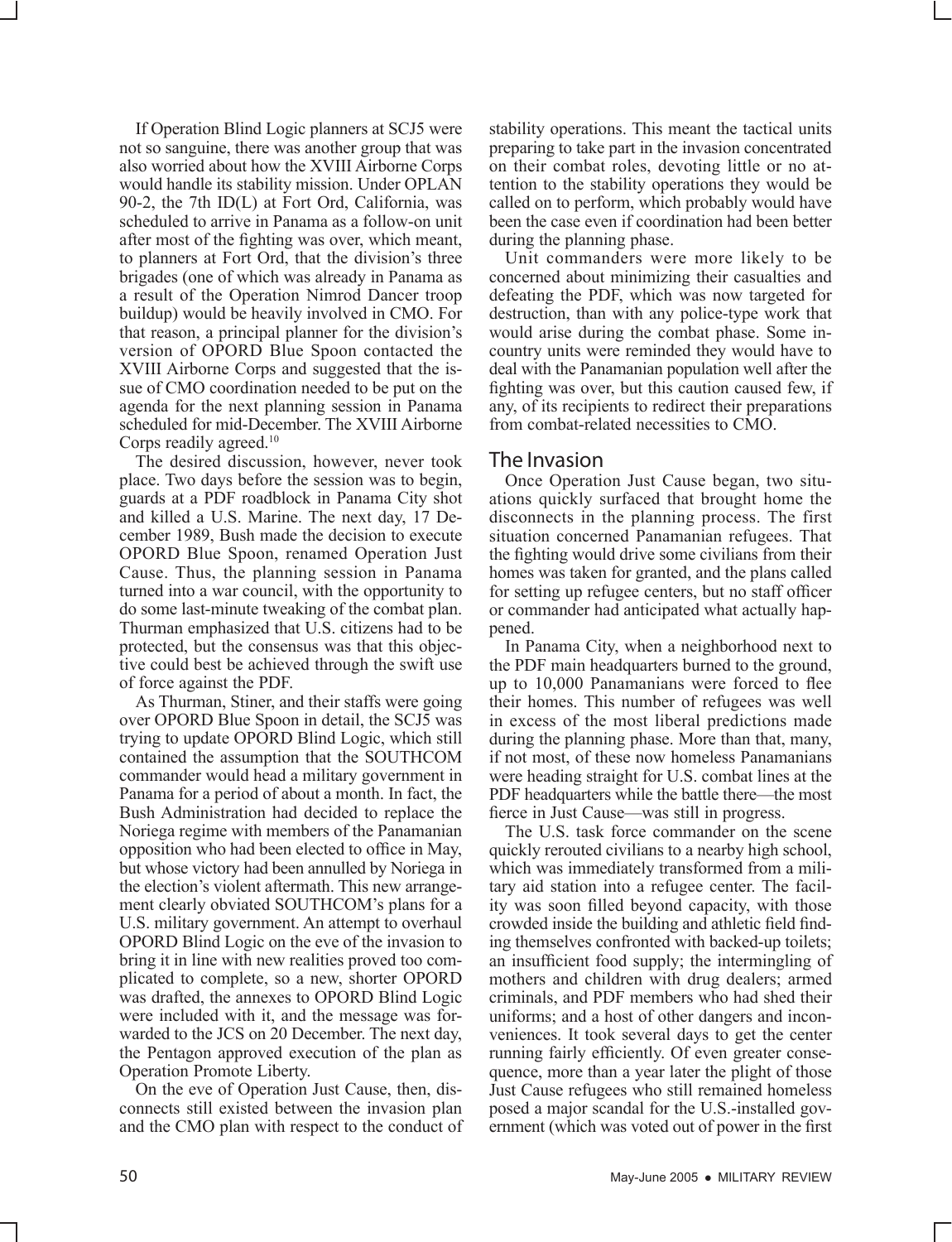regularly scheduled elections).<sup>11</sup>

The second situation that arose involved widespread looting that began shortly after the invasion got under way and continued for 3 to 4 days. Planners had anticipated the problem but had not arranged for the troops necessary to control it. For, while the U.S. military had launched Operation Just Cause with overwhelming force, much of the force advantage was measured in technological terms, not in manpower.

In some battles, such as at PDF headquarters, the force ratio of U.S. to PDF troops was a mere 1 to 1. Furthermore, troops that would have been ideally positioned for stability operations in the commercial and residential center of Panama City under Woerner's plan had been redirected, under Thurman and the Corps' plan, to attack enemy targets on the periphery of the city. Thus, looting in the capital (and in Colón on the other side of the isthmus) that began on 20 December went unchecked for several days, with a cost to the Panamanian economy of an estimated \$1 to \$2 billion.

As with U.S. combat units, U.S. MPs were stretched too thin to stop the looting. They found themselves running a detention center, guarding convoys, and performing other security tasks instead. There simply were not enough MPs to cover all the law and order problems that needed to be addressed in the first days of the operation. (Putting this into perspective, one XVIII Airborne Corps planner wrote in 1991: "There are not enough MPs in the Army to handle the Panama City crime even today.")<sup>12</sup>

Fortunately, most of the battles fought during Operation Just Cause ended within hours, as anticipated, and victorious U.S. combat troops began to assume such followup activities as apprehending PDF and other suspects; guarding housing areas and various official facilities; searching out arms caches; exercising governmental functions in several towns and villages; and, in general, restoring law and order. In short, they began serving as police officers; engineers; social workers; civil affairs and civic action officers; mayors; and governors.

For some units, the adjustment from warrior to police officer or mayor caused serious problems, especially when restrictive rules of engagement (ROE) for combat were replaced by even more highly restrictive ROE for the stability operations that followed. Still, most combat units performed their new, unorthodox tasks well, and within a few days, a semblance of order was restored to the main urban areas in Panama. That most U.S.

combat units had not been prepared to conduct stability operations was seen as a shortcoming in the planning and preparation for the invasion, but at least one senior commander later noted that he doubted his conventional forces could have trained adequately for the mission-essential tasks required by the complexities of the stability operations he faced.<sup>13</sup>

As U.S. troops restored law and order and conducted damage control, they also had the mission of supporting the newly inaugurated government. Ideally, CA personnel would take the lead in this kind of endeavor, but many of these specialists were in Reserve Components (RC) units, and the Pentagon had removed a recommended RC callup from SOUTHCOM's plan.

Months before the invasion, the SCJ5 had anticipated this development and had identified individual RC volunteers with the required experience for deployment to Panama. Yet, by the time some of these volunteers arrived during Operation Promote Liberty, Regular Army or other military personnel were performing their anticipated tasks. Some reservists ended up in one of several organizations that, in working on law and order and nationbuilding issues, found their functions overlapping. Daily coordination meetings helped sort out the disarray, and the commander of the U.S. Special Operations Command at MacDill Air Force Base, Florida, weighed in with a recommendation for the long term. The result was the activation of the Military Support Group (MSG), an organization placed under JTF Panama to oversee Promote Liberty activities. When the MSG disbanded a year later, it left behind a relatively stable country with a functioning government.<sup>14</sup>

In retrospect, Operations Just Cause and Promote Liberty were quite successful. But, that is not to say the plans for each were flawless or that they had been adequately coordinated during the planning process. Consider, for example, the mindset reflected in the terminology used to describe the operations. In discussions before, during, and after the invasion, Operation Just Cause was generally referred to as the conflict phase, and Operation Promote Liberty was referred to the postconflict phase. These terms suggested sequential operations when, in fact, the two began almost simultaneously.

The overlap had been anticipated, but few planners or troop units had prepared themselves for its ramifications. XVIII Airborne Corps planners took the position that their "focus was rightly concerned with the neutralization of the PDF."<sup>15</sup> Planners in the SCJ5 shop argued that the XVIII Airborne